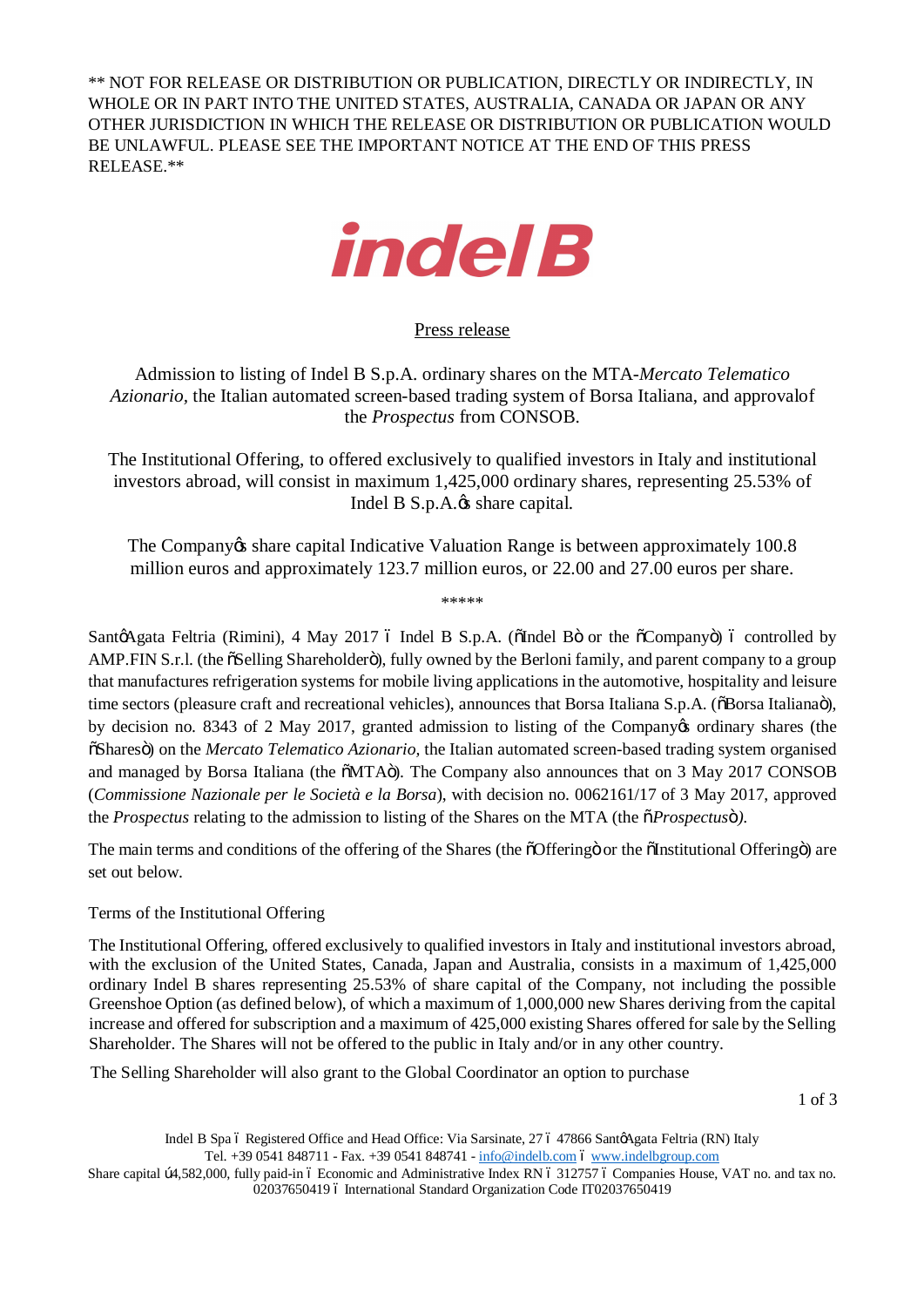(the  $\tilde{O}$ Greenshoe Optiono), at the final per share price (the  $\tilde{O}$ Offering Price<sub>o</sub>), an additional maximum 175,000 Shares, representing approximately 12.28% of the Shares of the Institutional Offering.

Upon completion of the Offering, if all of the offered Shares have been placed, and the Greenshoe Option has been fully exercised, the percentage of the Company of floating share capital will be approximately 28.66% of Indel B $\alpha$ share capital.

The Company and the Selling Shareholder, in agreement with the Global Coordinator and the Joint Bookrunner, have identified an Indicative Valuation Range for the Company is share capital of approximately 100.8 million euros and approximately 123.7 million euros, or 22.00 and 27.00 euros per share.

The Institutional Offering will commence on 4 May 2017 and end on 15 May 2017, subject to modification, extension or early termination, to be disclosed, if any, in a press release to be published on the Company $\otimes$ website - [www.indelbgroup.com -](http://www.indelbgroup.com/) and concurrently reported to CONSOB (the  $\delta$ Offering Period $\delta$ ).

For the purposes of the Offering, the Company has also prepared a translation of the *Prospectus* into English.

The Offering Price will be announced through the publication of a specific press release available on the Company to website, [www.indelbgroup.com,](http://www.indelbgroup.com/) Investor Relations section, within two business days from the end of the Offering Period, and concurrently forwarded to CONSOB.

On the basis of the results of the Offering, shares of Indel B are expected to commence trading on the MTA segment of Borsa Italiana on 19 May 2017.

The Global Coordinator and Joint Bookrunner of the Institutional Offering is Banca IMI S.p.A. (Intesa Sanpaolo Group), which will also be acting as Sponsor. Banca Akros S.p.A. is Joint Bookrunner in the Institutional Offering, whereas Emintad Italy S.r.l. is acting as Financial Advisor to the Company.

The Company has retained Studio Grimaldi as its legal advisors, whereas Studio RCC is acting as legal advisor to the Global Coordinator, Joint Bookrunners and Sponsor. PricewaterhouseCoopers S.p.A. has been engaged as the independent auditors of Indel B& accounts. Studio Marchionni & Partners acted as Indel B Group& tax advisors.

The *Prospectus* filed with CONSOB on 3 May 2017 is available to the public at Indel B<sub>G</sub> registered office, on the Company & website [\(www.indelbgroup.com\)](http://www.indelbgroup.com/) and at Borsa Italiana.

Notice of publication of the *Prospectus* will be published in the newspapers *Il Sole 24 Ore* and *MF* on 5 May 2017.

\* \* \*

## Disclaimer

These materials may not be published, distributed or transmitted in the United States, Canada, Australia or Japan. These materials do not constitute an offer of securities for sale or a solicitation of an offer to purchase securities (the  $\delta$ Shares $\delta$ ) of Indel B S.p.A. (the  $\delta$ Company $\delta$ ) in the United States, Italy or any other jurisdiction. The Shares of the Company may not be offered or sold in the United States absent registration or an exemption from registration under the U.S. Securities Act of

2 of 3

Indel B Spa 6 Registered Office and Head Office: Via Sarsinate, 27 6 47866 Sant@Agata Feltria (RN) Italy Tel. +39 0541 848711 - Fax. +39 0541 848741 - [info@indelb.com](mailto:info@indelb.com) 6 [www.indelbgroup.com](http://www.indelbgroup.com/)

Share capital b4,582,000, fully paid-in 6 Economic and Administrative Index RN 6 312757 6 Companies House, VAT no. and tax no. 02037650419 ó International Standard Organization Code IT02037650419